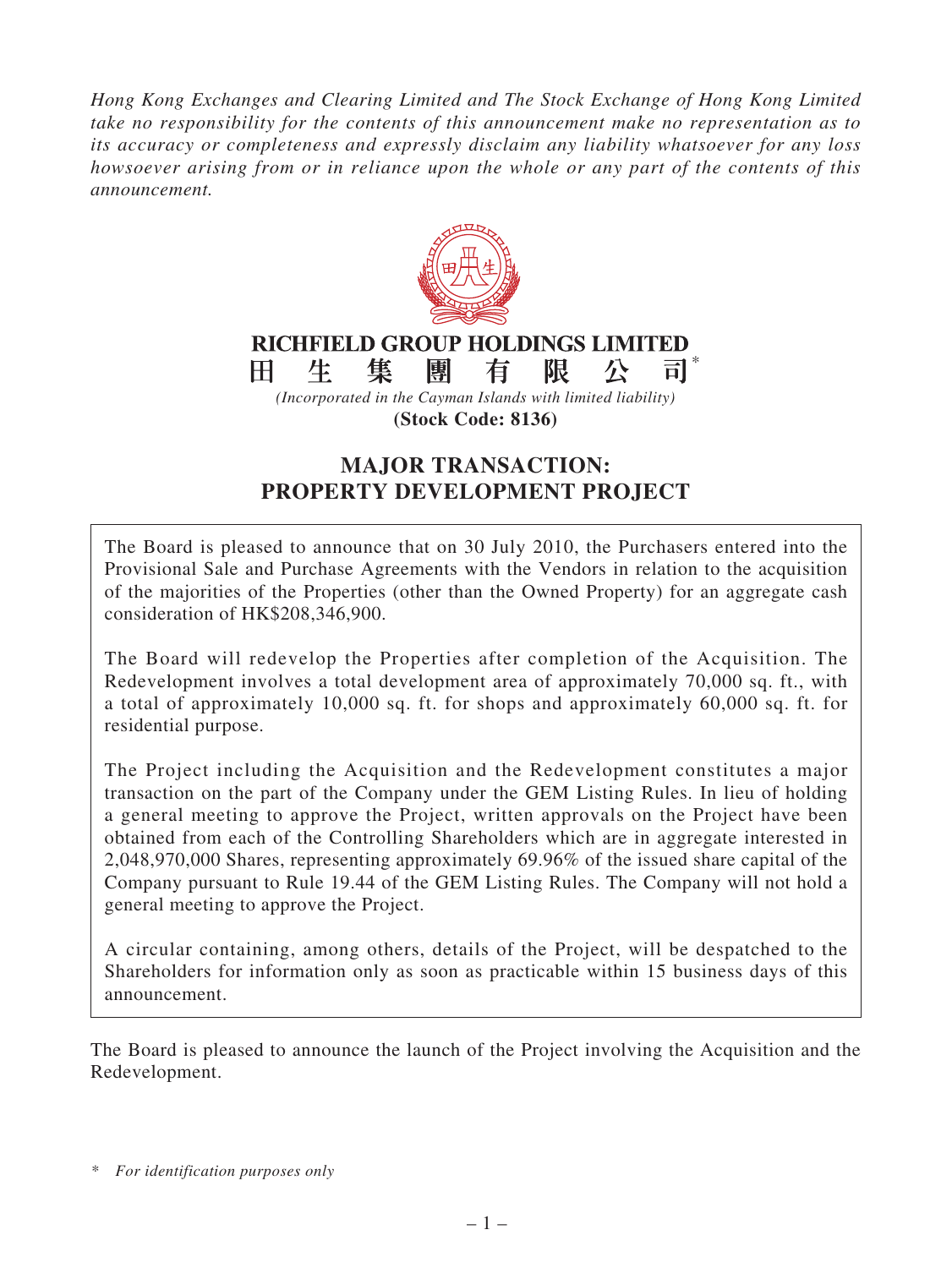### **THE ACQUISITION**

On 30 July 2010, the Purchasers, wholly-owned subsidiaries of the Company, entered into the Provisional Sale and Purchase Agreements with the Vendors in relation to the acquisition of 83.33% of the Properties (other than the Owned Property) for an aggregate cash consideration of HK\$208,346,900.

To the best of the Directors' knowledge, information and belief, having made all reasonable enquiries, each of the Vendors and, if applicable, their respective ultimate beneficial owners, are Independent Third Parties. The Vendors are owners of 83.33% of the Properties (other than the Owned Property).

The Purchasers are wholly-owned subsidiaries of the Company and are principally engaged in property holdings.

As at the date of this announcement, the Group owns the Owned Property. The acquisition cost of the Owned Property is approximately HK\$14,300,000.

#### **Assets to be acquired:**

Pursuant to the Provisional Sale and Purchase Agreements, the Vendors agreed to sell and the Purchasers agreed to acquire the majorities of the Properties (other than the Owned Property) subject to and upon the terms and conditions of the Provisional Sale and Purchase Agreements. To the best of the Directors' knowledge, information and belief, having made all reasonable enquires, the Properties have a total gross area of approximately 29,400 sq. ft. and certain Properties are subject to tenancies or licences.

To the best of the Directors' knowledge, information and belief, having made all reasonable enquiries, each of the tenants and/or licensees and, if applicable, their respective ultimate beneficial owners are Independent Third Parties.

For further details of the Properties and the Redevelopment, please refer to the section headed "The Redevelopment" below.

#### **Consideration:**

The total considerations for majorities of the Properties (excluding the Owned Property) are HK\$208,346,900 which will be settled by the Purchasers in cash in the following manners:

- (a) as to HK\$2,080,000 was paid to the Vendors as deposit upon or before the entering into of the Provisional Sale and Purchase Agreements;
- (b) as to HK\$11,952,500 will be paid to the Vendors as further deposit upon the entering into of the Formal Sale and Purchase Agreements; and
- (c) as to HK\$10,569,000 will be paid to the solicitor of Vendors as stakeholder and will be released to the Vendors upon completion of the Acquisition.
- (d) as to the remaining balance of HK\$183,745,400 will be paid to the Vendors upon completion of the Acquisition.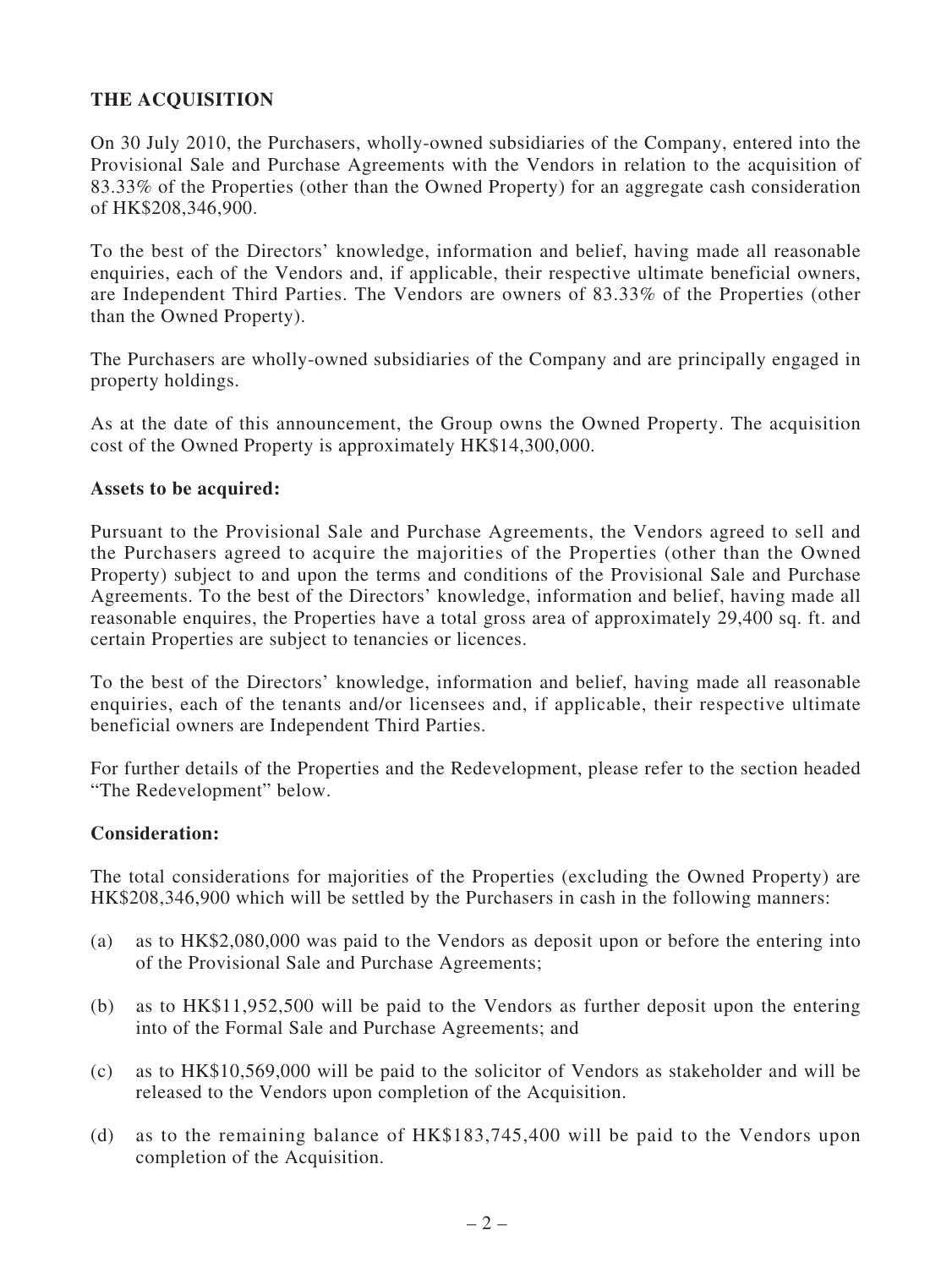The considerations for each of the Properties were arrived at after arm's length negotiations between the parties to each of the Provisional Sale and Purchase Agreements and are on normal commercial terms after having taken into account the market price of the Properties and comparison based on market prices of comparable properties of similar size, character and location have been made. Preliminary valuation on the land value and the gross development value of the proposed development have been obtained from an independent valuer. According to the preliminary valuation, the land value of the Project amounts to approximately HK\$300,000,000 and the gross development value of the Project amounts to approximately HK\$526,000,000. A valuation report from independent valuer on the Project will be included in the circular to be despatched to the Shareholders.

The Directors (including the independent non-executive Directors) consider that the terms of the Provisional Sale and Purchase Agreements are fair and reasonable and are on normal commercial terms and are in the interests of the Company and the Shareholders as a whole.

### **Completion**

Completion of the Acquisition shall take place from 19 October 2010 to 22 October 2010. Upon completion of the Acquisition, the Group will own 86.67% of the Properties. The Group will acquire the outstanding unacquired minority units of the Properties under the Redevelopment.

### **THE REDEVELOPMENT**

Upon completion of the Acquisition, the Group will own 86.67% of the Properties, i.e. Nos. 142 to 152 of Carpenter Road and will acquire the outstanding unacquired minority units of the Properties. The Board considers that there is no difficulty for the Group to acquire the outstanding unacquired minority units of the Properties. The Properties are located in Kowloon City, Hong Kong next to the Carpenter Road Park. The Board will redevelop the Properties into a mixed-use commercial and residential development comprising shops and residential apartments.

The Properties have a site area of approximately 7,700 sq. ft. and the Redevelopment involves a total development area of approximately 70,000 sq. ft., with a total of approximately 10,000 sq. ft. for shops and approximately 60,000 sq. ft. for residential purpose. The preliminary redevelopment plan is that there will be a two-storey shopping mall with a 25-floor residential apartments, subject to any adjustments to the final redevelopment plan.

It is expected that the Redevelopment will be completed in or about 2015.

## **Capital Commitments**

It is expected that the capital commitments of the Group for the Redevelopment (including the transaction costs, the costs and expenses for the remaining unacquired units of the Properties, construction costs, consultancy fee, interest for bank borrowing, marketing fee and development management fee but excluding the consideration for the Acquisition) will amount to approximately HK\$260,000,000.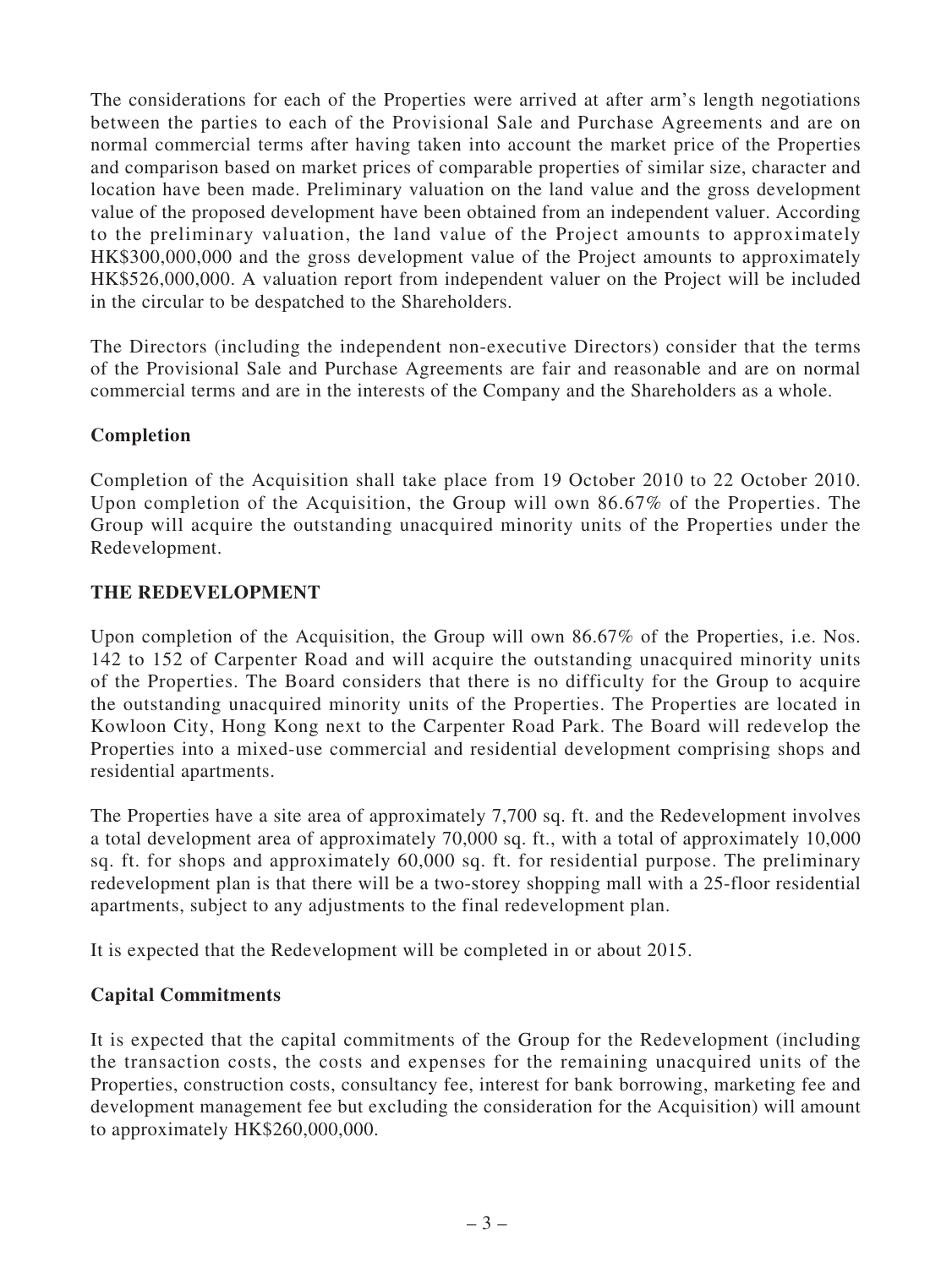The Group intends to finance the consideration for the Acquisition and capital commitment for the Redevelopment from its internal resources and external borrowings from bank and other financial institute.

### **REASONS FOR THE PROJECT**

The Group is principally engaged in provision of property brokerage services, provision of schemes for property consolidation, assembly and re-development and property trading in Hong Kong.

The Directors have been actively seeking to diversify its business scope and consider that the engagement in property development will broaden the revenue base of the Group and will be beneficial to the Company and the Shareholders as a whole in the long run. Reference is also made to the announcement of the Company dated 18 May 2010 in relation to the formation of joint venture of the Group of a property development project at Nos.18-32 Junction Road, Kowloon, Hong Kong. In light of the growth of demand in Hong Kong property market, the Directors consider that the Project, which comprises the Acquisition and the Redevelopment, represents an excellent opportunity for the Group to tap into the property development market and will enhance the Shareholders' value in the long run. The experience and expertise of the Group obtained in the joint venture property development project can also be applicable to the Project and with the experience of the Group in property market in Hong Kong, the Board is optimistic in the sale and/or leasing of the units in the re-developed property after the Redevelopment.

The Directors (including the independent non-executive Directors) therefore consider that the terms of the Project are fair and reasonable and are on normal commercial terms and are in the interests of the Company and the Shareholders as a whole.

#### **GENERAL**

The Project (including the Acquisition and the Redevelopment) constitutes a major transaction on the part of the Company under the GEM Listing Rules and is subject to the notification, announcement and Shareholders' approval requirements under Chapter 19 of the GEM Listing Rules. To the best of the Directors' knowledge, information and belief having made all reasonable enquiry, no Shareholders have a material interest in the Project and no Shareholder would be required to abstain from voting if the Company has convened a general meeting for the approval of the Project.

In lieu of holding a general meeting to approve the Project, written approvals on the Project have been obtained from each of the Controlling Shareholders respectively which are in aggregate interested in 2,048,970,000 Shares, representing approximately 69.96% of the issued share capital of the Company pursuant to Rule 19.44 of the GEM Listing Rules. The Company will not hold a general meeting to approve the Project.

A circular containing, among others, details of the Project, will be despatched to the Shareholders for information only as soon as practicable within 15 business days of this announcement.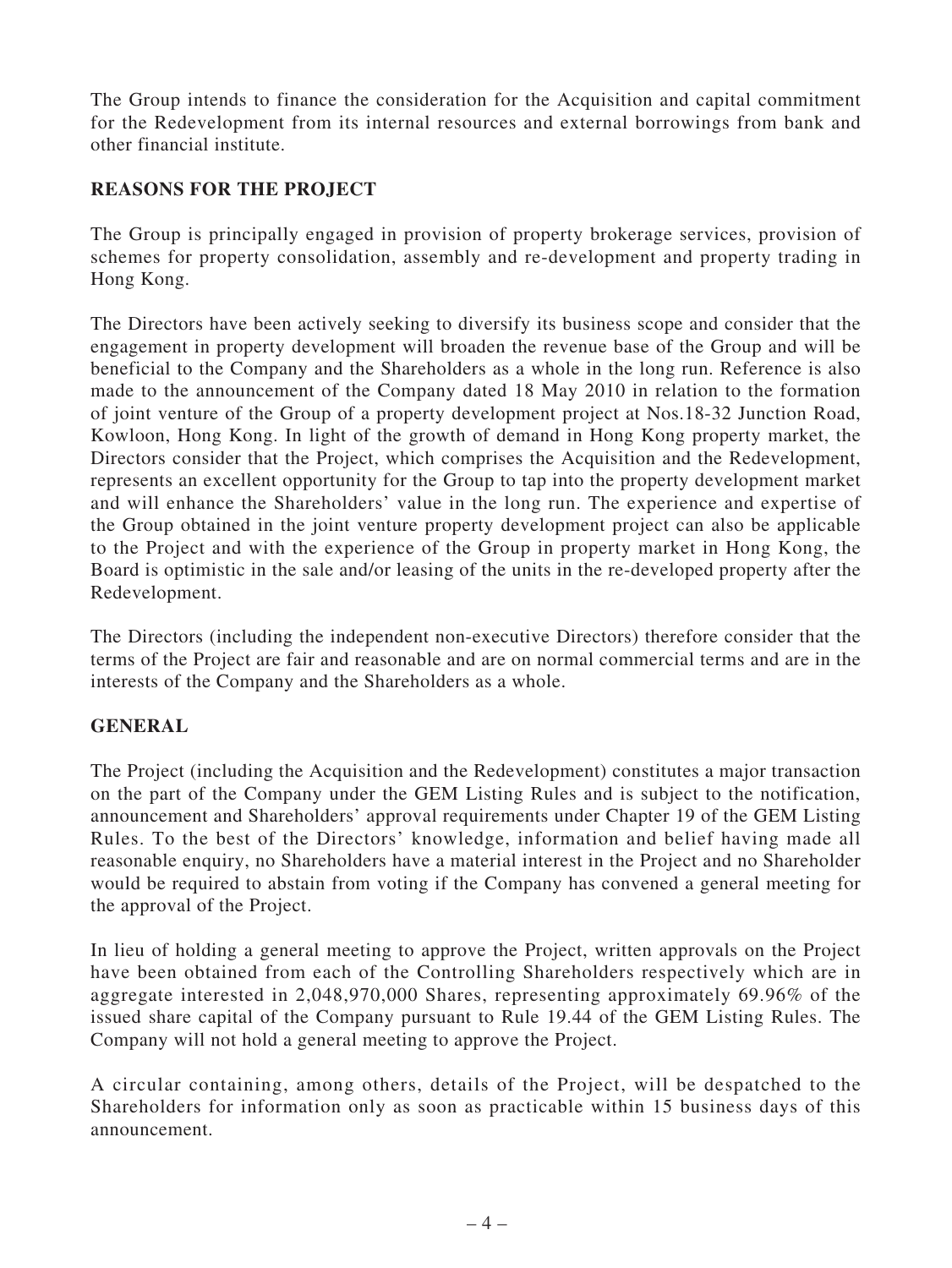## **DEFINITIONS**

Unless the context otherwise requires, the following expressions have the following meanings in this announcement.

| "Acquisition"                             | the acquisition of the majorities of the Properties (other<br>than the Owned Property) subject to and upon the terms<br>and conditions of the Provisional Sale and Purchase<br>Agreements and the Formal Sale and Purchase<br>Agreements                                                                                                                                                                                                                                                                                                    |
|-------------------------------------------|---------------------------------------------------------------------------------------------------------------------------------------------------------------------------------------------------------------------------------------------------------------------------------------------------------------------------------------------------------------------------------------------------------------------------------------------------------------------------------------------------------------------------------------------|
| "Board"                                   | the board of Directors from time to time                                                                                                                                                                                                                                                                                                                                                                                                                                                                                                    |
| "Company"                                 | Richfield Group Holdings Limited, a company<br>incorporated in the Cayman Islands with limited<br>liability and the issued shares of which are listed on<br><b>GEM</b>                                                                                                                                                                                                                                                                                                                                                                      |
| "Controlling Shareholders"                | together: (i) Richfield (Holdings) Limited, a company<br>incorporated in the Marshall Islands and wholly owned<br>by Mr. Au Wing Wah, the sole Director of Richfield<br>Realty Limited, a wholly owned subsidiary of the<br>Group, and holding 760,000,000 Shares; and (ii) Mr.<br>Pong Wai San, Wilson, an executive Director holding<br>352,176,000 Shares; and (iii) Virtue Partner Group<br>Limited, a company incorporated in British Virgin<br>Islands and wholly owned by Mr. Pong Wai San,<br>Wilson and holding 936,794,000 Shares |
| "Director(s)"                             | the director(s), including the independent non-<br>executive directors of the Company from time to time                                                                                                                                                                                                                                                                                                                                                                                                                                     |
| "Formal Sale and Purchase"<br>Agreements" | the formal agreements for sale and purchase of the<br>majorities of the Properties (other than the Owned<br>Property) to be entered into between the Purchasers and<br>the Vendors                                                                                                                                                                                                                                                                                                                                                          |
| "Group"                                   | the Company and its subsidiaries from time to time                                                                                                                                                                                                                                                                                                                                                                                                                                                                                          |
| "GEM"                                     | the Growth Enterprise Market of the Stock Exchange                                                                                                                                                                                                                                                                                                                                                                                                                                                                                          |
| "GEM Listing Rules"                       | the Rules Governing the Listing of Securities on GEM                                                                                                                                                                                                                                                                                                                                                                                                                                                                                        |
| "Hong Kong"                               | the Hong Kong Special Administrative Region of the<br>People's Republic of China                                                                                                                                                                                                                                                                                                                                                                                                                                                            |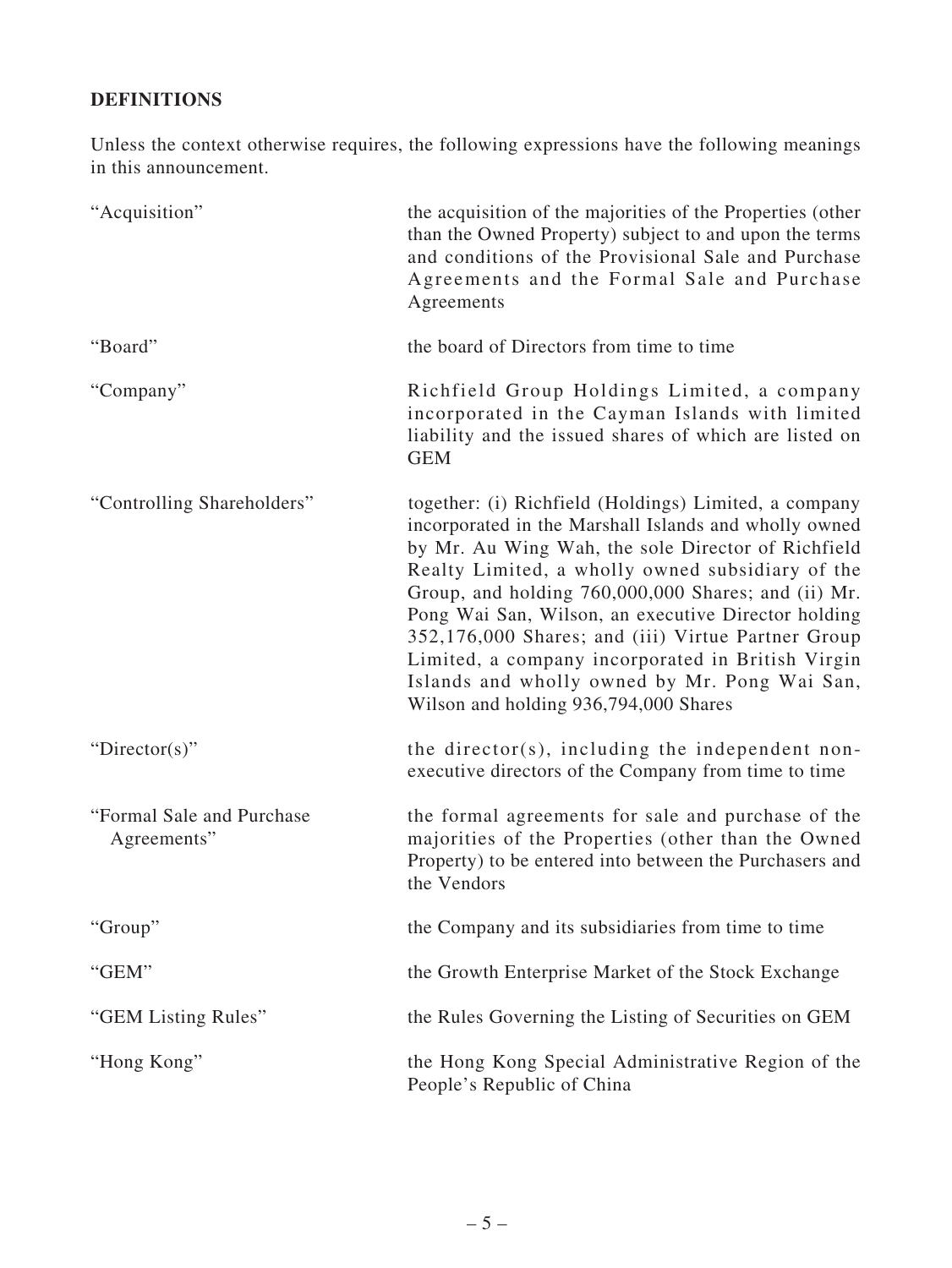| "Independent Third Party(ies)"                | any person(s) or company(ies) and their respective<br>ultimate beneficial owner(s) whom, to the best of<br>the Directors' knowledge, information and belief<br>having made all reasonable enquiries, are third parties<br>independent of the Company and its connected persons<br>of the Company in accordance with the GEM Listing<br>Rules |
|-----------------------------------------------|----------------------------------------------------------------------------------------------------------------------------------------------------------------------------------------------------------------------------------------------------------------------------------------------------------------------------------------------|
| "Owned Property"                              | the ground floor of No. 142 of Carpenter Road,<br>Kowloon City, Hong Kong, being one of the Properties                                                                                                                                                                                                                                       |
| "Project"                                     | the property redevelopment project comprising the<br>Acquisition and the Redevelopment                                                                                                                                                                                                                                                       |
| "Properties"                                  | the properties situated at Nos. 142, 144, 146, 148, 150<br>and 152 of Carpenter Road, Kowloon City, Hong Kong                                                                                                                                                                                                                                |
| "Provisional Sale and Purchase<br>Agreements" | the provisional agreements for sale and purchase of the<br>Properties (other than the Owned Property) dated 30<br>July 2010 and entered into between the Purchasers and<br>the Vendors                                                                                                                                                       |
| "Purchasers"                                  | companies incorporated in the British Virgin Islands<br>with limited liability and are wholly-owned subsidiaries<br>of the Company                                                                                                                                                                                                           |
| "Redevelopment"                               | the acquisition of the unacquired units of the Properties<br>and the redevelopment of the Properties as disclosed in<br>this announcement                                                                                                                                                                                                    |
| "Shareholder(s)"                              | the holder(s) of the Share(s) from time to time                                                                                                                                                                                                                                                                                              |
| "Share $(s)$ "                                | ordinary share(s) of HK\$0.01 each in the share capital<br>of the Company                                                                                                                                                                                                                                                                    |
| "Stock Exchange"                              | The Stock Exchange of Hong Kong Limited                                                                                                                                                                                                                                                                                                      |
| "Vendors"                                     | the vendors to the Provisional Sale and Purchase<br>Agreements, the respective beneficial owners of the<br>majorities of the Properties and are Independent Third<br>Parties.                                                                                                                                                                |